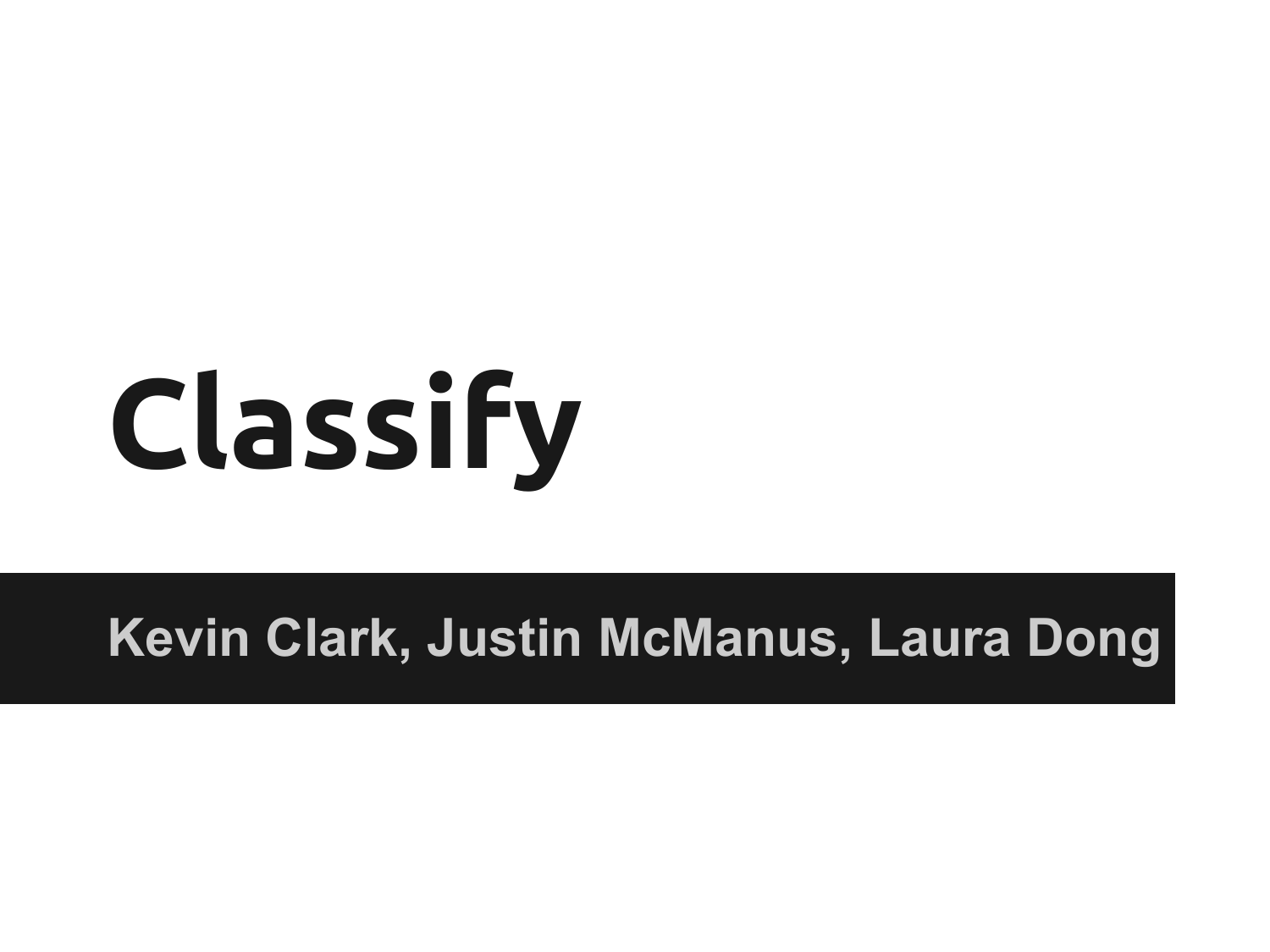### **Classify: A course scheduling** assistant for college students

### **CSE 100 Fluency in Information Technology (5) OSR**

Introduces skills, concepts, and capabilities necessary to effectively use information technology. manipulation, ethical aspects, and social impacts of information technology. Offered: jointly wit Instructor Course Description: Darleen A. Clements Katherine Nichole Deibel

### CSE 131 Science and Art of Digital Photography (4) VLPA Hemingway

Covers the fundamentals of digital photography, including computational imaging; the elements **Instructor Course Description: Bruce Ray Hemingway** 

### CSE 142 Computer Programming I (4) NW, QSR

Basic programming-in-the-small abilities and concepts including procedural programming (meth Offered: AWSpS. **Instructor Course Description: Benson N Limketkai** 

### CSE 143 Computer Programming II (5) NW, OSR

Continuation of CSE 142. Concepts of data abstraction and encapsulation including stacks, que **Instructor Course Description: Stuart Thomas Reges** 

### CSE 154 Web Programming (5) OSR

Covers languages, tools, and techniques for developing interactive and dynamic web pages. To CSE 142; recommended: CSE 143. **Instructor Course Description: Martin Stepp** 

CSE 190 Current Topics in Computer Science and Engineering (1-5, max. 15)

Instructor Course Description: Michael D Ernst Bruce Ray Hemingway Raven Avery Lawrence

### CSE 303 Concepts and Tools for Software Development (3)

Introduction to key concepts and tools in the development of software not introduced in the intro modern design, implementation, and testing patterns and strategies, and societal impact. Cannot

### **CSE 311 Foundations of Computing I (4) OSR**

Examines fundamentals of logic, set theory, induction, and algebraic structures with application. Instructor Course Description: Rajesh P.N. Rao

### CSE 312 Foundations of Computing II (4) OSR

Examines fundamentals of enumeration and discrete probability; applications of randomness to

### CSE 321 Discrete Structures (4)

Fundamentals of set theory, graph theory, enumeration, and algebraic structures, with applicatio

### CSE 322 Introduction to Formal Models in Computer Science (3)

Finite automata and regular expressions; context-free grammars and pushdown automata; nonde Induction proofs, simulation, diagonalization, and reduction arguments. Prerequisite: CSE 321.

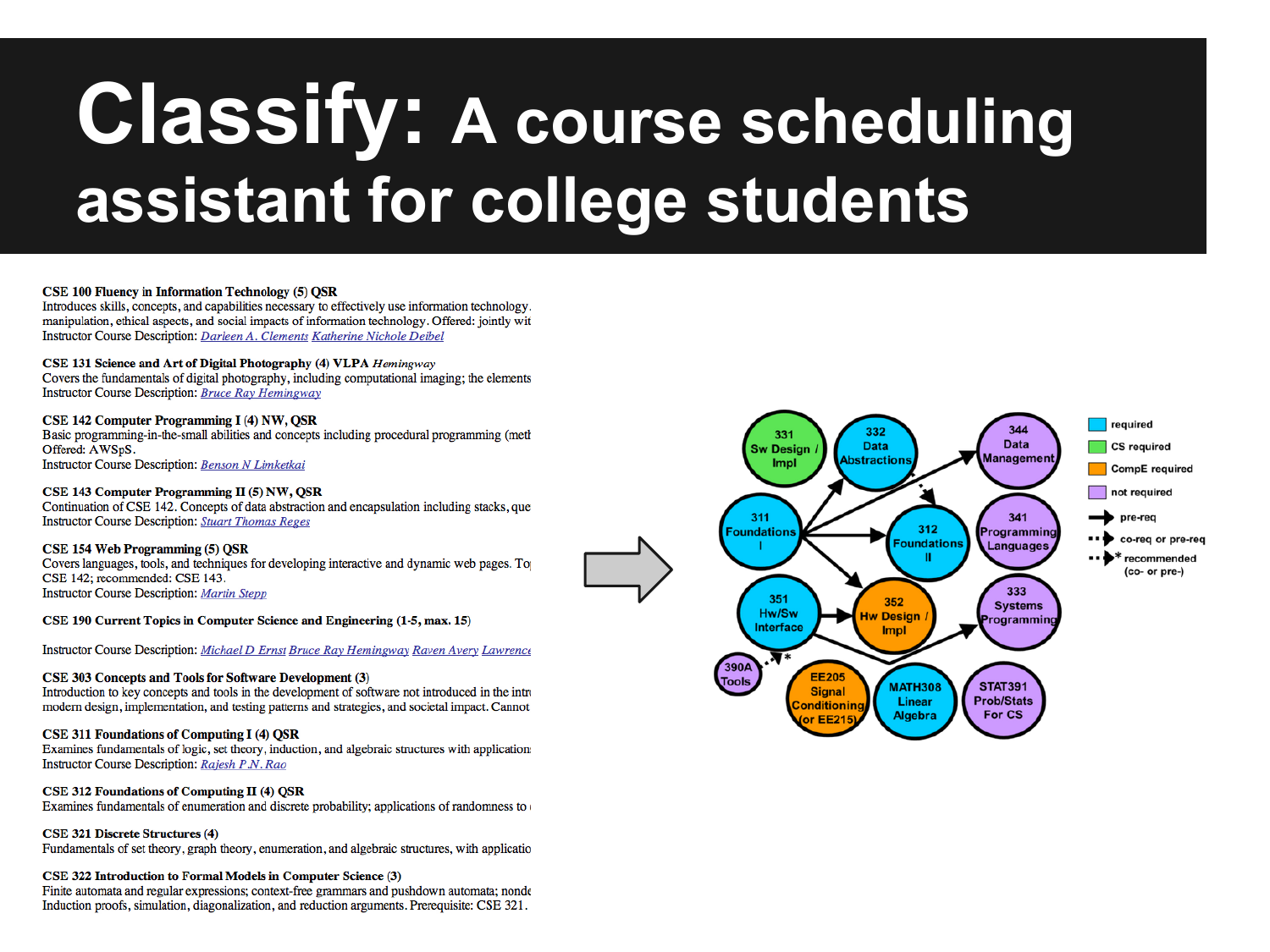### **Classify: A course scheduling assistant for college students**

- Selecting which classes to take can be a complicated process
- Students have to juggle graduation requirements, prerequisites, course time slots, and many other factors when choosing their schedules
- The currently available tools for this are often old and difficult to use
- Classify will make this a much easier and less painful process for UW students
- Long term we can extend to other universities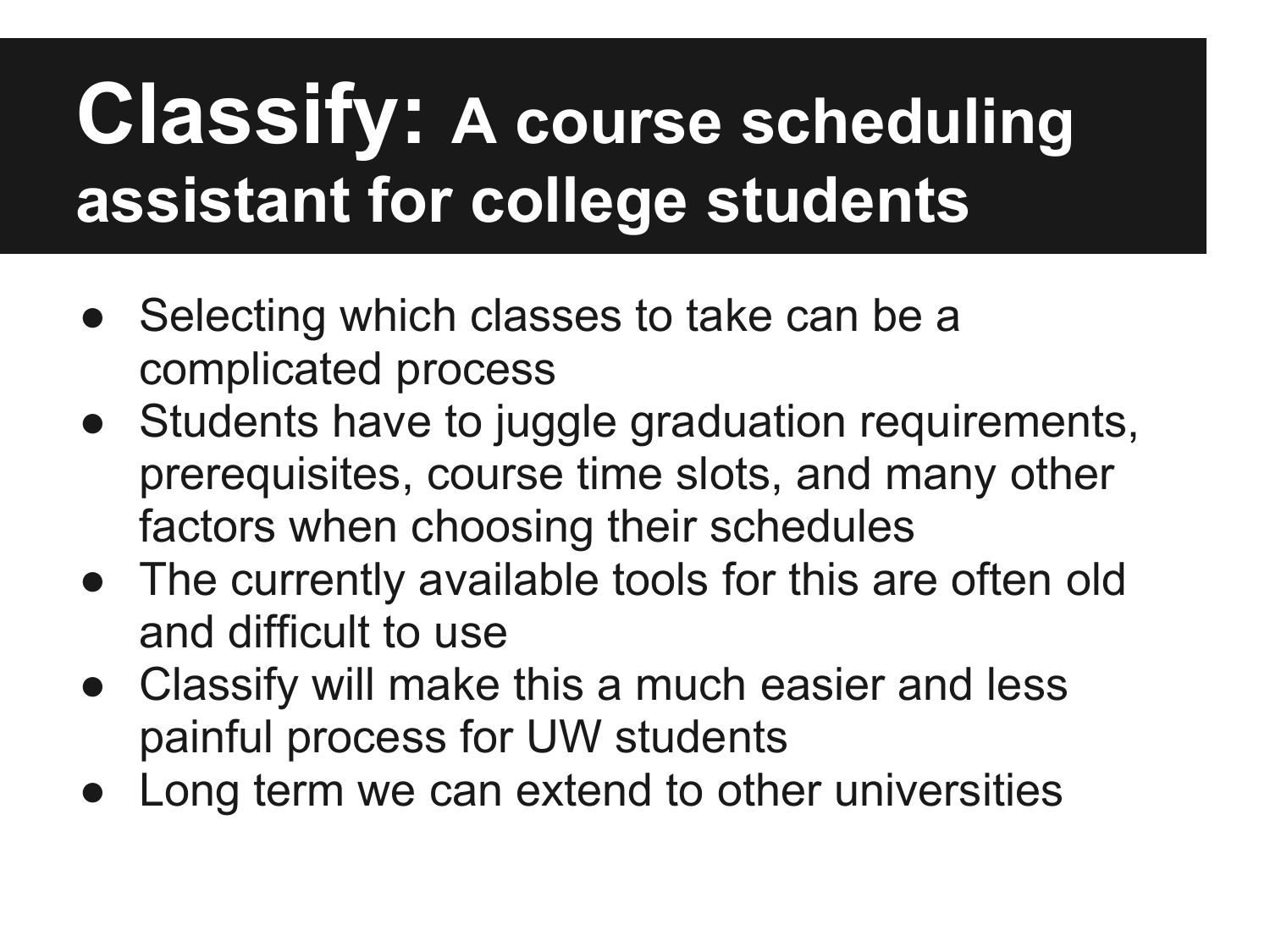## **Minimum Viable Product**

Web interface for the UW course catalog:

- Users (current UW students) execute queries with more useful conditions: filter by major, course prereqs, instructor, etc.
	- Create accounts to store preferences
- App lists up-to-date course information

*Additional features*: specifying degree requirements by file upload / UW authentication, notifications upon course changes / openings, saved searches, course suggestions, facebook integration, schedule builder, review system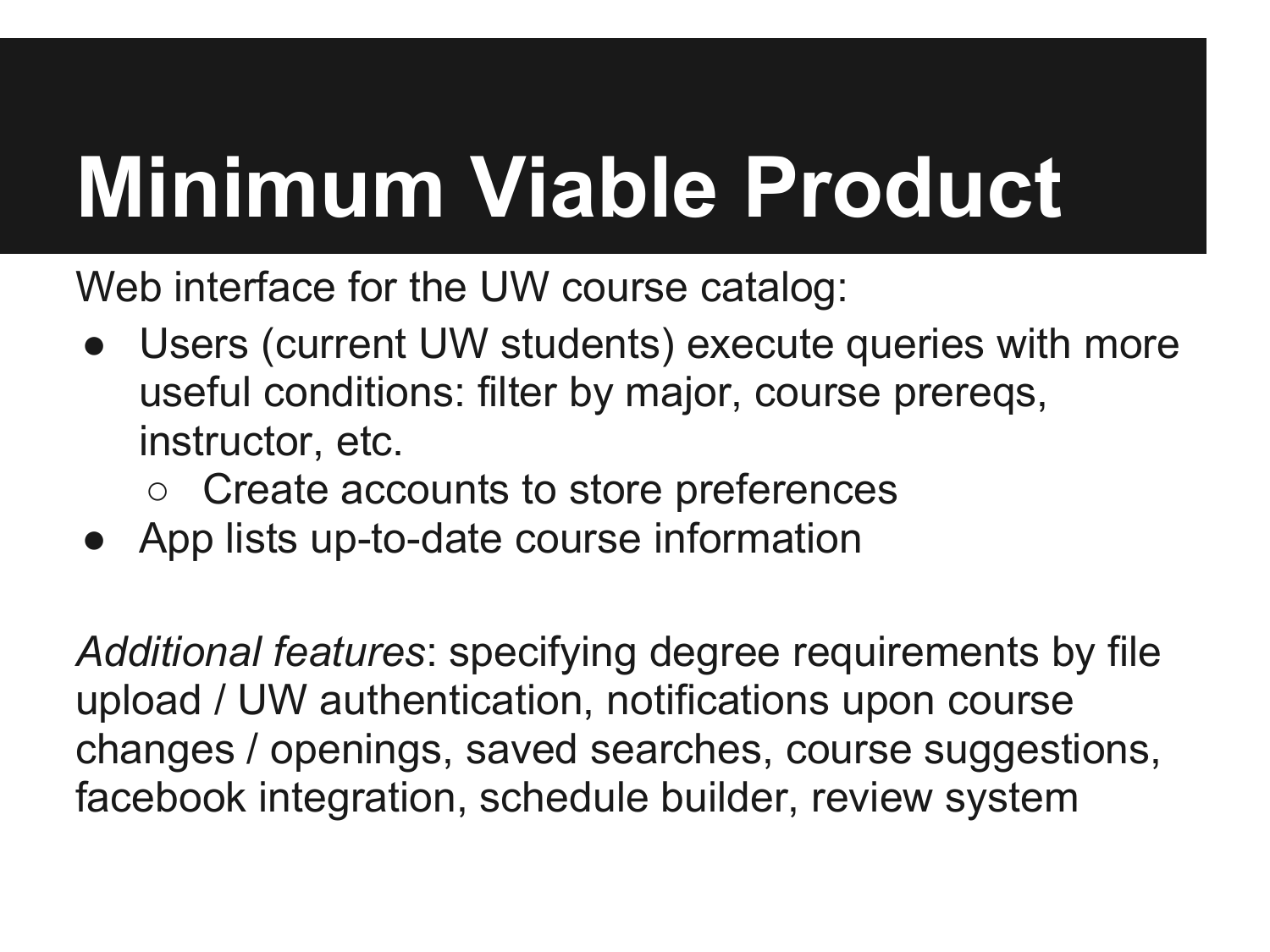### **Implementation Overview**